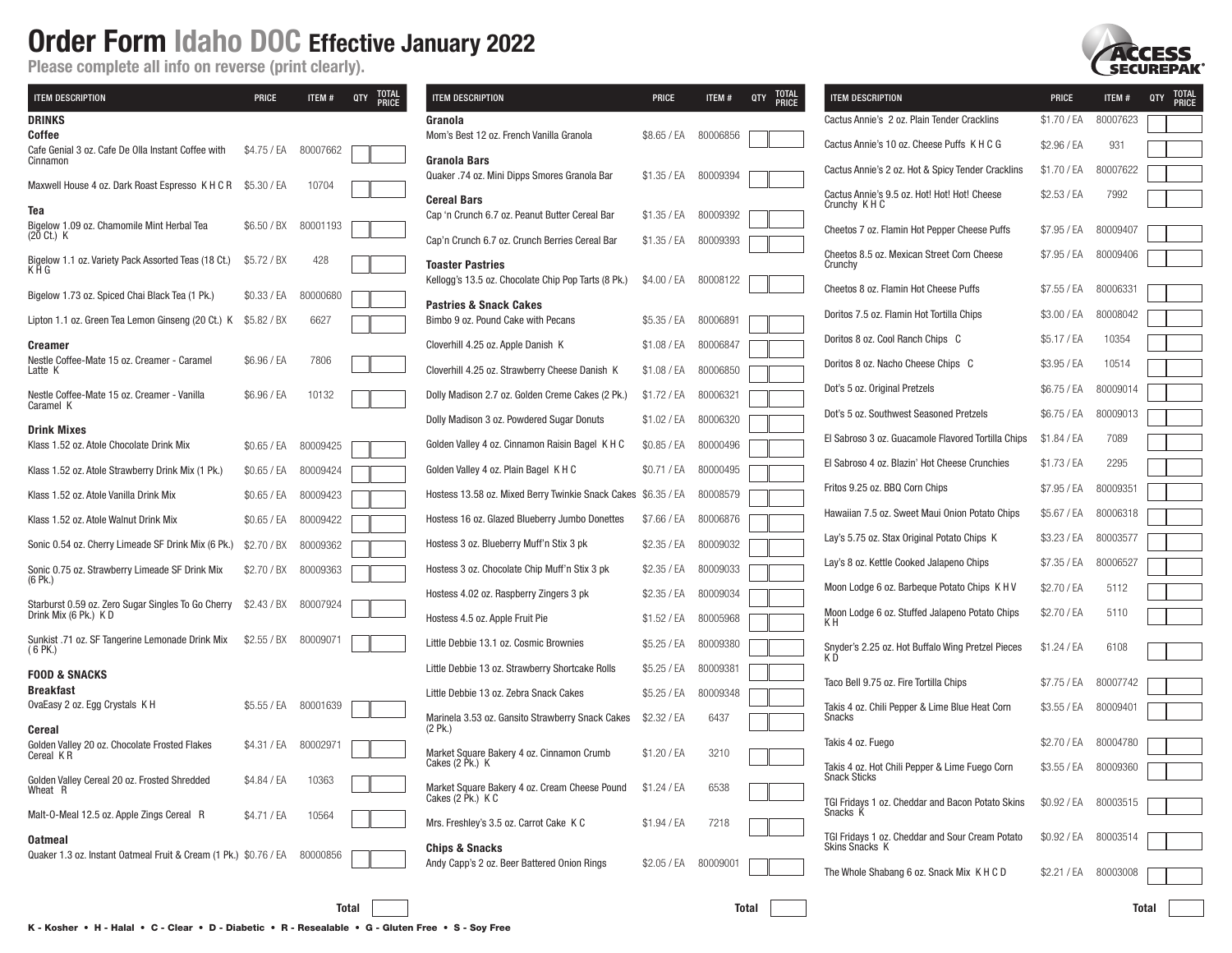**Please complete all info on reverse (print clearly).**

| <b>ITEM DESCRIPTION</b>                                        | <b>PRICE</b> | ITEM#    | <b>TOTAL</b><br>PRICE<br>QTY | <b>ITEM DESCRIPTION</b>                                                               | <b>PRICE</b> | ITEM#            | <b>TOTAL</b><br>PRICE<br>QTY | <b>ITEM DESCRIPTION</b>                                                                                 | <b>PRICE</b> | ITEM#    | <b>TOTAL</b><br>QTY<br><b>PRICE</b> |
|----------------------------------------------------------------|--------------|----------|------------------------------|---------------------------------------------------------------------------------------|--------------|------------------|------------------------------|---------------------------------------------------------------------------------------------------------|--------------|----------|-------------------------------------|
| Popcorn                                                        |              |          |                              | Oreo 3 oz. Most Stuf Cookies                                                          | \$3.25 / EA  | 80009477         |                              | Jack Link's 2.85 oz. Extra Tender Peppered<br>Seasoned & Smoked Beef Steak Strips                       | \$10.00 / EA | 80006323 |                                     |
| Fiddle Faddle 6 oz. Butter Toffee Popcorn with<br>Peanuts K    | \$2.40 / EA  | 6607     |                              | Voortman Bakery 5.17 oz. Chocolate Creme Wafer<br>Cookies                             | \$2.65 / EA  | 80009074         |                              |                                                                                                         |              |          |                                     |
| Moon Lodge 5 oz. Jalapeno Cheddar Popcorn D                    | \$2.45 / EA  | 80006283 |                              | Voortman Bakery 5.17 oz. Vanilla Creme Wafers                                         | \$2.65 / EA  | 80009073         |                              | Jack Link's 2.85 oz. Extra Tender Teriyaki Seasoned \$10.00 / EA 80006324<br>& Smoked Beef Steak Strips |              |          |                                     |
| Moon Lodge 5 oz. White Cheddar Popcorn D                       | \$2.70 / EA  | 80006271 |                              | Cookies                                                                               |              |                  |                              | Tapatio 3 oz. Original Beef Jerky                                                                       | \$10.75 / EA | 80007729 |                                     |
| Nuts                                                           |              |          |                              | Candy<br>Caramello 8 oz. Candy Bar Miniatures                                         | \$10.55 / EA | 80009084         |                              | Tapatio 3 oz. Spicy Teriyaki Beef Jerky                                                                 | \$10.75 / EA | 80007730 |                                     |
| Kings Nut 2.5 oz. Honey Roasted Peanuts K H                    | \$1.08 / EA  | 80003351 |                              | Corner Store 5 oz. SF Wild Fruit Candy D                                              | \$3.45 / EA  | 9471             |                              | Seafood                                                                                                 |              |          |                                     |
| Kings Nut 7 oz. Salted Peanuts K H                             | \$1.94 / EA  | 80003376 |                              |                                                                                       |              |                  |                              | Chicken of the Sea 2.5 oz. White Albacore Tuna K                                                        | \$3.29 / EA  | 10356    |                                     |
| Snak Club 2.25 oz. Tajin Chipotle Almonds                      | \$4.95 / EA  | 80009400 |                              | Twix 1.36 oz. Cookies & Creme Chocolate Cookie<br><b>Bar</b>                          | \$2.15 / EA  | 80008654         |                              | Chicken of the Sea 3 oz. Smoked Salmon K                                                                | \$4.68 / EA  | 10340    |                                     |
| Snak Club 2.5 oz. Maple Bourbon Almonds                        | \$5.25 / EA  | 80009354 |                              | Zachary 5 oz. Double Dipped Chocolate Peanuts                                         | \$2.10 / EA  | 3975             |                              | Chicken of the Sea 5 oz. Pink Salmon                                                                    | \$4.95 / EA  | 80008441 |                                     |
| Takis 3.2 oz. Hot Chili Pepper & Lime Fuego Nuts               | \$3.55 / EA  | 80009361 |                              | <b>Sauces</b>                                                                         |              |                  |                              | Fresh Catch 3.53 oz. Mackerel Flakes in Chili Oil                                                       | \$1.84 / EA  | 80000211 |                                     |
| The Whole Shabang 1.75 oz. Peanuts K H C D                     | \$0.86 / EA  | 80002177 |                              | La Victoria 15 oz. Mild Green Taco Sauce                                              | \$7.27 / EA  | 80006994         |                              | with Jalapenos KH                                                                                       |              |          |                                     |
| Crackers                                                       |              |          |                              | Tajin 15.38 oz Clasico Sauce                                                          | \$6.10 / EA  | 80007294         |                              | Starkist 2.6 oz. Mexican Style Tuna                                                                     | \$3.50 / EA  | 80001636 |                                     |
| Cheez It 7.5 oz. Snap'd BBQ                                    | \$5.50 / EA  | 80009009 |                              | Zaaschila 9.35 oz. Guacamole & Habanero Salsa                                         | \$3.45 / EA  | 80002592         |                              | StarKist 2.6 oz. Salmon Creations Mango Chipotle<br>Pouch                                               | \$5.80 / EA  | 80007291 |                                     |
| Cheez-It 3 oz. Baked Puffed Cheddar Crackers                   | \$3.25 / EA  | 80009426 |                              | Zaaschila 9.35 oz. Guacamole & Serrano Salsa                                          | \$3.45 / EA  | 80002591         |                              | Starkist 2.6 oz. Tuna Creations Bold Hot Buffalo                                                        | \$4.06 / EA  | 80005893 |                                     |
| Cheez-It 7 oz. Hot & Spicy Crackers                            | \$3.20 / EA  | 80008221 |                              | <b>Spreads</b>                                                                        |              |                  |                              | Style                                                                                                   |              |          |                                     |
| Cheez-It 7 oz. Original Crackers                               | \$3.20 / EA  | 80008220 |                              | Nutella 13 oz. Hazelnut Spread with Skim Milk and<br>Cocoa <sub>K</sub>               | \$8.51 / EA  | 6546             |                              | StarKist 2.6 oz. Tuna Creations Sweet & Spicy                                                           | \$4.43 / EA  | 80000916 |                                     |
| Cheez-It 7 oz. White Cheddar Crackers                          | \$3.20 / EA  | 80008223 |                              | <b>Spices &amp; Seasonings</b>                                                        |              |                  |                              | <b>Ready-To-Eat Meals</b><br>Brushy Creek 11.25 oz. Beef in Barbecue Sauce                              | \$5.60 / EA  | 1722     |                                     |
| Keebler 12.5 oz. Original Club Crackers                        | \$5.36 / EA  | 80009547 |                              | Lawry's 1.5 oz Burrito Spices & Seasonings Mix                                        | \$2.63 / EA  | 80006998         |                              |                                                                                                         |              |          |                                     |
| Keebler 15 oz. Original Grahams Crackers                       | \$5.60 / EA  | 80008218 |                              | Lawry's 1.62 oz Enchilada Sauce Spices & Sea-<br>sonings Mix                          | \$2.63 / EA  | 80007144         |                              | Brushy Creek 5 oz. Pulled Chicken in Buffalo Style<br>Sauce D G                                         | \$4.63 / EA  | 6476     |                                     |
| Townhouse 9 oz. Black Pepper Dipping Thins<br>Crackers         | \$6.25 / EA  | 80009072 |                              | Spice Classics 1.37 oz. Ground Sage K                                                 | \$2.55 / EA  | 80003099         |                              | Brushy Creek 8 oz. Southwestern Style Black Beans \$3.77 / EA<br>and Beef D                             |              | 80000266 |                                     |
| Cookies                                                        |              |          |                              | Spice Classics 4 oz. Cajun Seasoning                                                  | \$2.55 / EA  | 80004668         |                              | Don Adela Zigon 4.4 oz. Cochinita Pibil Pork                                                            | \$4.15 / EA  | 80008563 |                                     |
| Bud's Best 6 oz. Pecan Supreme Cookies                         | \$1.95 / EA  | 9699     |                              | Tajin 5 oz. Clasico Seasoning K                                                       | \$5.40 / EA  | 80001652         |                              | Seasoned W/Annato                                                                                       |              |          |                                     |
| Chips Ahoy! 11.75 oz. White Fudge Chunky Cookies               | \$8.22 / EA  | 80006433 |                              | <b>Cheese</b>                                                                         |              |                  |                              | Dona Adela 10 oz. Green Salsa Charro Bean Burrito<br>Bowl                                               | \$5.50 / EA  | 80009412 |                                     |
| Donde 4.2 oz. Butter & Vanilla Soles Cookies                   | \$1.55 / EA  | 80009011 |                              | City Cow 4 oz. Hot Pepper Cheese Stick K C D G S                                      | \$2.32 / EA  | 178              |                              | Dona Adela 10 oz. Red Salsa Black Bean Burrito<br><b>Bowl</b>                                           | \$5.50 / EA  | 80009413 |                                     |
| Grandma's 2.5 oz. Chocolate Chip Cookies                       | \$0.78 / EA  | 80001046 |                              | City Cow 4 oz. Mozzarella Cheese Stick K C D G                                        | \$2.32 / EA  | 5645             |                              |                                                                                                         |              |          |                                     |
| Grandma's 2.5 oz. Oatmeal Raisin Cookies                       | \$0.78 / EA  | 2616     |                              | City Cow 4 oz. Provolone Cheese Stick K C D G                                         | \$2.32 / EA  | 2131             |                              | El Gallo Giro 6.3 oz. Shredded Beef Barbacoa                                                            | \$7.55 / EA  | 80009018 |                                     |
| Keebler 12 oz. Soft Batch Chocolate Chip Cookies K \$5.10 / EA |              | 216      |                              | City Cow 4 oz. Sharp Cheddar Cheese Stick K C D G \$2.32 / EA                         |              | 175              |                              | EL Gallo Giro 7.8 oz Fried Pork Chicharron En Salsa<br>Verde                                            | \$7.55 / EA  | 80009021 |                                     |
| Keebler 8.5 oz. Coconut Dreams K                               | \$7.30 / EA  | 80000240 |                              | <b>Meat Snacks</b>                                                                    |              |                  |                              | El Gallo Grio 7.8 oz Asado de Puerco Seasoned Pork \$7.55 / EA<br>Chunks w/Chili Sauce                  |              | 80009019 |                                     |
| Market Square Bakery 16 oz. Vanilla Wafers K H                 | \$2.50 / EA  | 6070     |                              | Bridgford 3.5 oz. Sliced Pepperoni D<br>Jack Link's 0.9 oz. Original Beef Steak Strip | \$4.79 / EA  | 7905<br>80006504 |                              | El Gallo Grio 7.8 oz Chilorio Shredded Pork Meat                                                        | \$7.55 / EA  | 80009020 |                                     |
| Mrs. Fields 2.1 oz. Chocolate Chip Cookies                     | \$1.91 / EA  | 6027     |                              |                                                                                       | \$3.45 / EA  |                  |                              | w/Chili Sauce                                                                                           |              |          |                                     |
| Mrs. Fields 2.1 oz. White Chunk Macadamia Cookies \$1.91 / EA  |              | 6028     |                              | Jack Link's .9 oz. Rotisserie Chicken Strip D                                         | \$3.55 / EA  | 80008587         |                              | El Gallo Grio 7.8 oz Cochinita Pibil Seasoned Pulled<br>Pork Meat w/Annatto                             | \$7.55 / EA  | 80009017 |                                     |
| Nabisco 13 oz. Chips Ahoy! Chewy Chocolate Chip<br>Cookies K   | \$6.35 / EA  | 4488     |                              | Jack Link's 1 oz. Sweet BBQ Chicken Tender Bites                                      | \$1.95 / EA  | 80008581         |                              | Hereford 10 oz. Roast Beef & Gravy                                                                      | \$5.85 / EA  | 80008575 |                                     |
|                                                                |              |          |                              |                                                                                       |              |                  |                              |                                                                                                         |              |          |                                     |

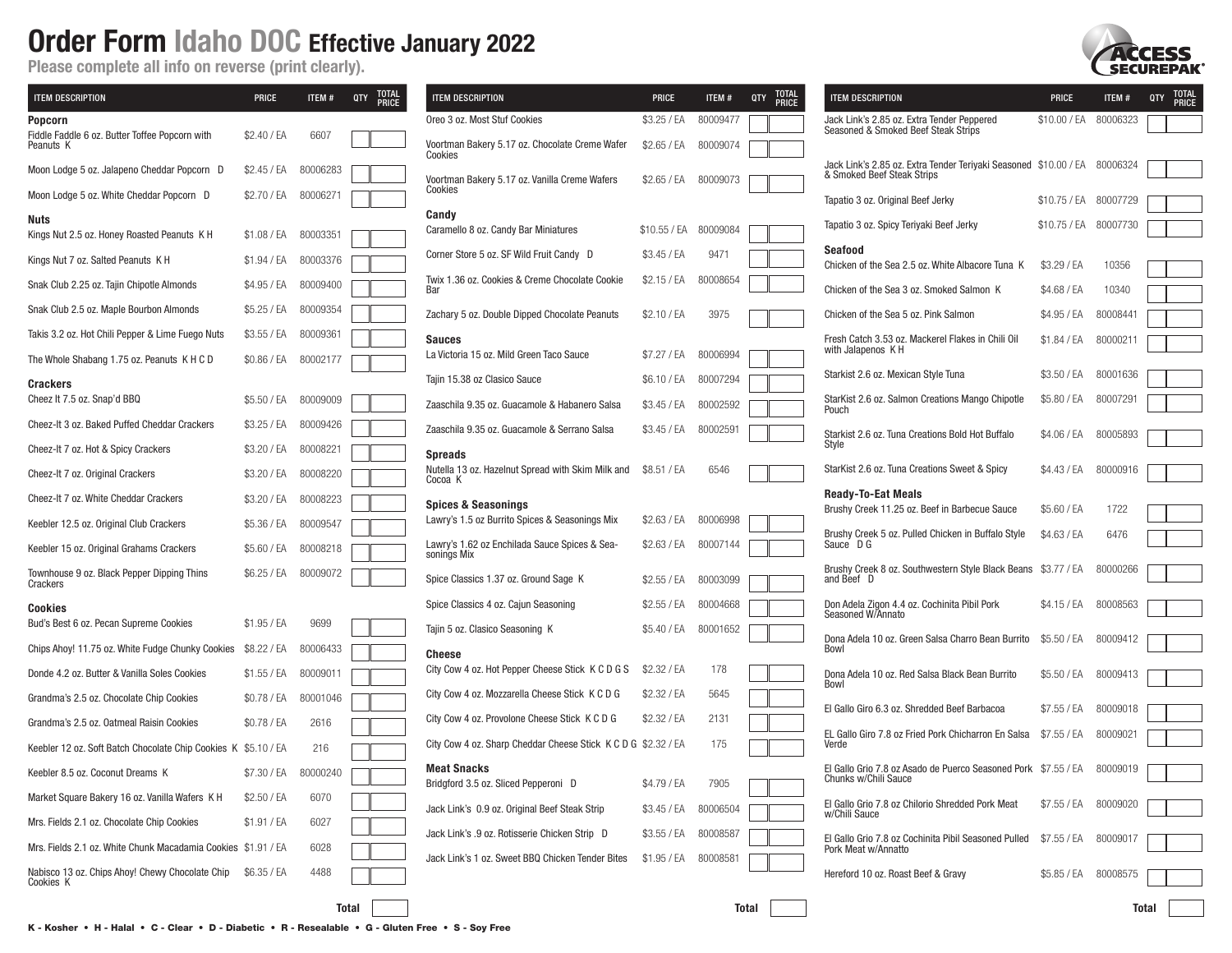**Please complete all info on reverse (print clearly).**

| <b>ITEM DESCRIPTION</b>                                                                          | <b>PRICE</b> | <b>TOTAL<br/>PRICE</b><br>QTY<br>ITEM# | <b>ITEM DESCRIPTION</b>                                                                  | <b>PRICE</b> | ITEM#<br>QTY | TOTAL<br>PRICE | <b>ITEM DESCRIPTION</b>                                                                 | <b>PRICE</b>          | ITEM#    | TOTAL<br>PRICE<br>QTY |
|--------------------------------------------------------------------------------------------------|--------------|----------------------------------------|------------------------------------------------------------------------------------------|--------------|--------------|----------------|-----------------------------------------------------------------------------------------|-----------------------|----------|-----------------------|
| Hereford 6 oz. Beef Taco Filling                                                                 | \$3.45 / EA  | 80008572                               | Softsoap 20 oz Pomegranate & Mango Moisturizing<br><b>Body Wash</b>                      | \$9.25 / EA  | 80008228     |                | Cover Girl .7 oz. Professional Translucent Loose<br>Face Powder - Honey                 | \$10.15 / EA          | 24602    |                       |
| Hereford 6 oz. Hot Beef Taco Filling                                                             | \$3.45 / EA  | 80008573                               | SoftSoap 20 oz. Citrus Splash & Berries Body Wash \$9.75 / EA                            |              | 80009478     |                | Cover Girl .7 oz. Professional Translucent Loose                                        | \$7.43 / EA           | 24601    |                       |
| Hormel 2.5 oz. Spam Single D                                                                     | \$2.25 / EA  | 80001495                               | Suave 15 oz. Essentials Cocoa Butter & Shea Body<br>Wash                                 | \$5.22 / EA  | 80003070     |                | Face Powder - Light<br>Cover Girl Eye Shadow - Shimmering Sands                         | \$6.30 / EA           | 22173    |                       |
| Hormel 9 oz. Compleats Salisbury Steak                                                           | \$5.87 / EA  | 80002999                               |                                                                                          |              |              |                |                                                                                         |                       |          |                       |
| Vegetables                                                                                       |              |                                        | Suave 15 oz. Essentials Wild Cherry Blossom Body<br>Wash                                 | \$5.22 / EA  | 80003071     |                | Cover Girl Eyeshadow - Urban Basics                                                     | \$9.02 / EA           | 80004719 |                       |
| Libby's 4 oz. Diced Carrots                                                                      | \$1.95 / EA  | 80008582                               | Soap                                                                                     |              |              |                | Cover Girl Professional Mascara - Very Black                                            | \$9.53 / EA           | 80001175 |                       |
| Beans<br>Velveeta 4 oz. Cheesy Refried Beans K H C D                                             | $$1.79$ / EA | 4939                                   | Coast 4 oz. Emerald Burst Soap (1 bar)                                                   | \$1.65 / EA  | 80009457     |                | Cover Girl Smoothers Hydrating Makeup - Classic<br>Ivory                                | \$15.44 / EA          | 24155    |                       |
|                                                                                                  |              |                                        | Dial 3.2 oz. Spring Water Soap (2 bars)                                                  | \$3.50 / PK  | 80009448     |                |                                                                                         | \$15.44 / EA          |          |                       |
| Ramen<br>Maruchan 3.49 oz. Firebowl Spicy Beef Flavor<br>Ramen Noodle Soup                       | \$1.95 / EA  | 80008734                               | Dial 4 oz. Mountain Fresh Soap (1 bar)                                                   | \$1.85 / EA  | 80008103     |                | Cover Girl Smoothers Hydrating Makeup - Creamy<br>Natural                               |                       | 24066    |                       |
| Rap Snacks 2.25 oz. E40 Premium Beef Prime Rib<br>Ramen Noodles                                  | \$2.25 / EA  | 80008625                               | Irish Spring 3.7 oz. Sport Strength Antibacterial<br>Bar Soap                            | \$1.65 / EA  | 80009089     |                | Cover Girl Smoothers Hydrating Makeup - Natural<br>Beige                                | \$15.44 / EA          | 24157    |                       |
| Tapatio 3.7 oz. Beef Ramen Noodle Soup                                                           | \$2.49 / EA  | 80006841                               | Lotion                                                                                   |              |              |                | Cover Girl Smoothers Hydrating Makeup - Warm<br>Beige                                   | \$15.44 / EA          | 24065    |                       |
|                                                                                                  |              |                                        | Dial 12 oz. Advanced Therapy Hand & Body Lotion                                          | \$5.27 / EA  | 26045        |                | Mascara .27 oz. Mega Protein Very Black                                                 | \$4.50 / EA           | 80007674 |                       |
| Tapatio 3.7 oz. Chicken Ramen Noodle Soup                                                        | \$2.49 / EA  | 80006842                               | Jergens 3 oz. Ultra Healing Lotion                                                       | \$2.78 / EA  | 21262        |                | Wet n Wild Megaslicks - Crystal Clear                                                   | \$3.25 / EA           | 80002868 |                       |
| Tapatio 3.7 oz. Shrimp Ramen Noodle Soup                                                         | $$2.49$ / EA | 80006843                               | Vaseline 10 oz. Total Moisture Lotion                                                    | \$7.69 / EA  | 21876        |                |                                                                                         |                       |          |                       |
| Noodles<br>Maruchan 3.37 oz. Taste of Asia Hearty Pork Flavor \$1.89 / EA<br>Tonkotsu Ramen Bowl |              | 80004646                               | <b>Deodorant</b><br>Right Guard 3 oz Xtreme Defense Fresh Blast 0%<br>Aluminum Deodorant | \$8.50 / EA  | 80009092     |                | Wet n Wild Megaslicks Lip Gloss - Sweet Glaze<br>THE GENERAL STORE                      | \$3.25 / EA           | 80002878 |                       |
| Maruchan 3.38 oz. Taste of Asia Miso Chicken<br><b>Flavor Spicy Miso Ramen Bowl</b>              | \$1.89 / EA  | 80004645                               | Secret 2.6 oz. Scent Expressions Cocoa Butter<br><b>Clear Gel Deodorant</b>              | \$6.46 / EA  | 80003489     |                | <b>Towels &amp; Linens</b><br>Earth Therapeutics Super Loofah Exfoliating Wash<br>Cloth | \$10.56 / EA 80007314 |          |                       |
| Maruchan 3.66 oz. Taste of Asia Beef Flavor Sukiya- \$1.89 / EA<br>ki Ramen Bowl                 |              | 80004644                               | Speed Stick Irish Spring 2.7 oz. Deodorant                                               | \$4.74 / EA  | 80006472     |                |                                                                                         |                       |          |                       |
| Maruchan 3.98 oz. Yakisoba Teriyaki Chicken Flavor \$2.15 / EA                                   |              | 80003013                               | <b>Dental Care</b><br>Aquafresh 5.6 oz. Extreme Clean Pure Breath                        | \$6.80 / EA  | 26060        |                |                                                                                         |                       |          |                       |
| Maruchan 4.12 oz. Yakisoba Korean BBQ Flavor                                                     | \$1.90 / EA  | 80006299                               | Toothpaste                                                                               |              |              |                |                                                                                         |                       |          |                       |
| Asian<br>Hsin Tung Yang 2 oz. Dried Garlic                                                       | \$2.80 / EA  | 6128                                   | Colgate 6 oz. Peroxide Whitening Baking Soda<br>Toothpaste                               | \$4.92 / EA  | 80002784     |                |                                                                                         |                       |          |                       |
| Protein Bars<br>Clif 2.4 oz. Chocolate Peanut Butter Protein Bar K                               | \$3.77 / EA  | 80002612                               | <b>Cosmetics</b><br>Black Radiance Artisan Color Baked Blush -<br>Raspberry              | \$6.45 / EA  | 80004708     |                |                                                                                         |                       |          |                       |
| Clif 2.4 oz. Mint Chocolate Protein Bar K                                                        | \$3.77 / EA  | 80002613                               | Black Radiance Artisan Color Baked Blush - Toasted \$6.45 / EA<br>Almond                 |              | 80004709     |                |                                                                                         |                       |          |                       |
| Promax 2.64 oz. Double Fudge Brownie Protein<br>Bar KD                                           | \$2.42 / EA  | 26294                                  | Black Radiance Artisan Color Baked Blush - Warm<br>Berry                                 | \$6.45 / EA  | 80004707     |                |                                                                                         |                       |          |                       |
| HEALTH & BEAUTY                                                                                  |              |                                        | Black Radiance Perfect Tone Lip Gloss - Cashmere \$3.98 / EA                             |              | 80004711     |                |                                                                                         |                       |          |                       |
| <b>Shampoo</b><br>V05 12.5 oz. Men's 3-in-1 Ocean Surge                                          | \$3.75 / EA  | 80000226                               |                                                                                          |              |              |                |                                                                                         |                       |          |                       |
| Body Wash                                                                                        |              |                                        | Black Radiance Perfect Tone Lip Gloss - Coco                                             | \$3.98 / EA  | 80004710     |                |                                                                                         |                       |          |                       |
| Arm & Hammer 12 oz. 3 N 1 Men's Ultra Max Fresh \$3.85 / EA 80008683<br><b>Scent Body Wash</b>   |              |                                        | Black Radiance Retractable Eyeliner - Beautiful<br><b>Black</b>                          | \$3.98 / EA  | 80004701     |                |                                                                                         |                       |          |                       |
| Power Stick 18 oz. 2 in 1 Men's Intensity Body Wash \$4.15 / EA                                  |              | 80008697                               | Black Radiance Retractable Eyeliner - Sparkling<br><b>Black</b>                          | \$4.21 / EA  | 80004702     |                |                                                                                         |                       |          |                       |
|                                                                                                  |              | Total                                  |                                                                                          |              | Total        |                |                                                                                         |                       |          | Total                 |